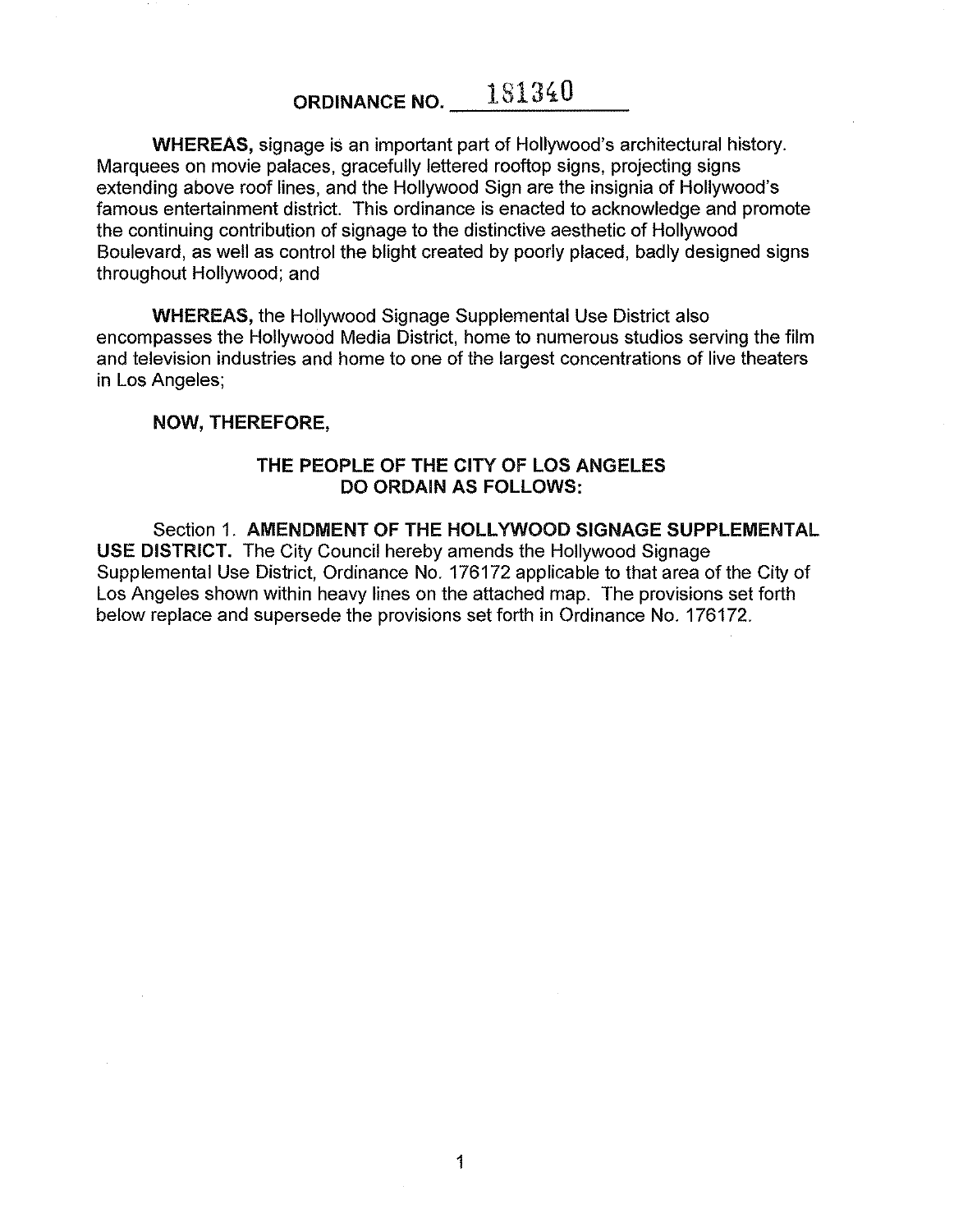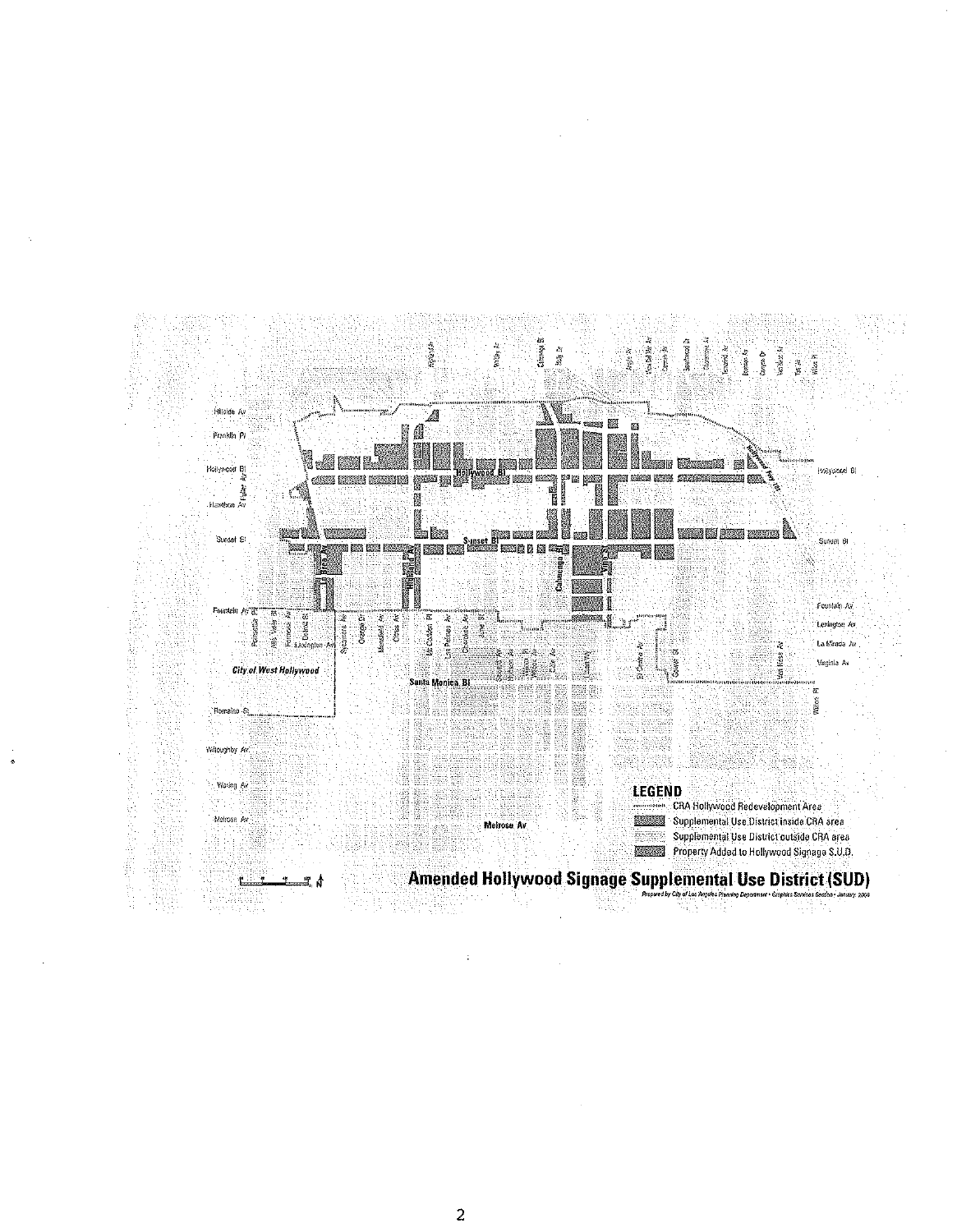Sec. 2. **PURPOSES.** The Amended Hollywood Signage Supplemental Use District is intended to:

A. Provide for the systematic execution of the Hollywood Community Plan and Redevelopment Plan.

B. Promote appropriate and economically viable signage which:

1. Coordinates with the architectural elements of the building on which signage is located;

2. Reflects a modern, vibrant image of Hollywood as the global center of the entertainment industry; and

3. Compliments and protects the character-defining features of historic buildings.

C. Limit visual clutter by regulating the number, size and location of signs.

D. Minimize potential traffic hazards and protect public safety.

Hills. E. Protect street views and scenic vistas of the Hollywood Sign and the Hollywood

F. Protect and enhance major commercial corridors and properties.

G. Provide a public benefit and enhancement to the community environment.

### Sec. 3. **APPLICATION OF SUPPLEMENTAL USE DISTRICT REGULATIONS.**

A. The regulations of this Ordinance are in addition to those set forth in the planning and zoning provisions of the Los Angeles Municipal Code (Code). These regulations do not convey any rights not otherwise granted under the provisions and procedures contained in the Code or other relevant ordinances, except as specifically provided for in this Ordinance.

B. Wherever this Ordinance contains provisions which establish regulations for sign types, sign height, sign area, number of signs, sign dimensions, sign content or other time, place or manner regulations that are different from, more restrictive than or more permissive than would be allowed pursuant to the provisions contained in the Code, this Ordinance shall prevail and supersede the applicable provisions of the Code and those relevant ordinances.

Sec. 4. **DEFINITIONS.** Whenever the following terms are used in this Ordinance, they shall be construed as defined in this section. Words and phrases not defined here shall be construed as defined in Sections 12.03 and Article 4.4 of the Code.

**ARCHITECTURAL LEDGE SIGN:** A sign with individual channel letters and/or a pre-fabricated image, attached to a horizontal projection forming a narrow shelf on a wall or architectural projection.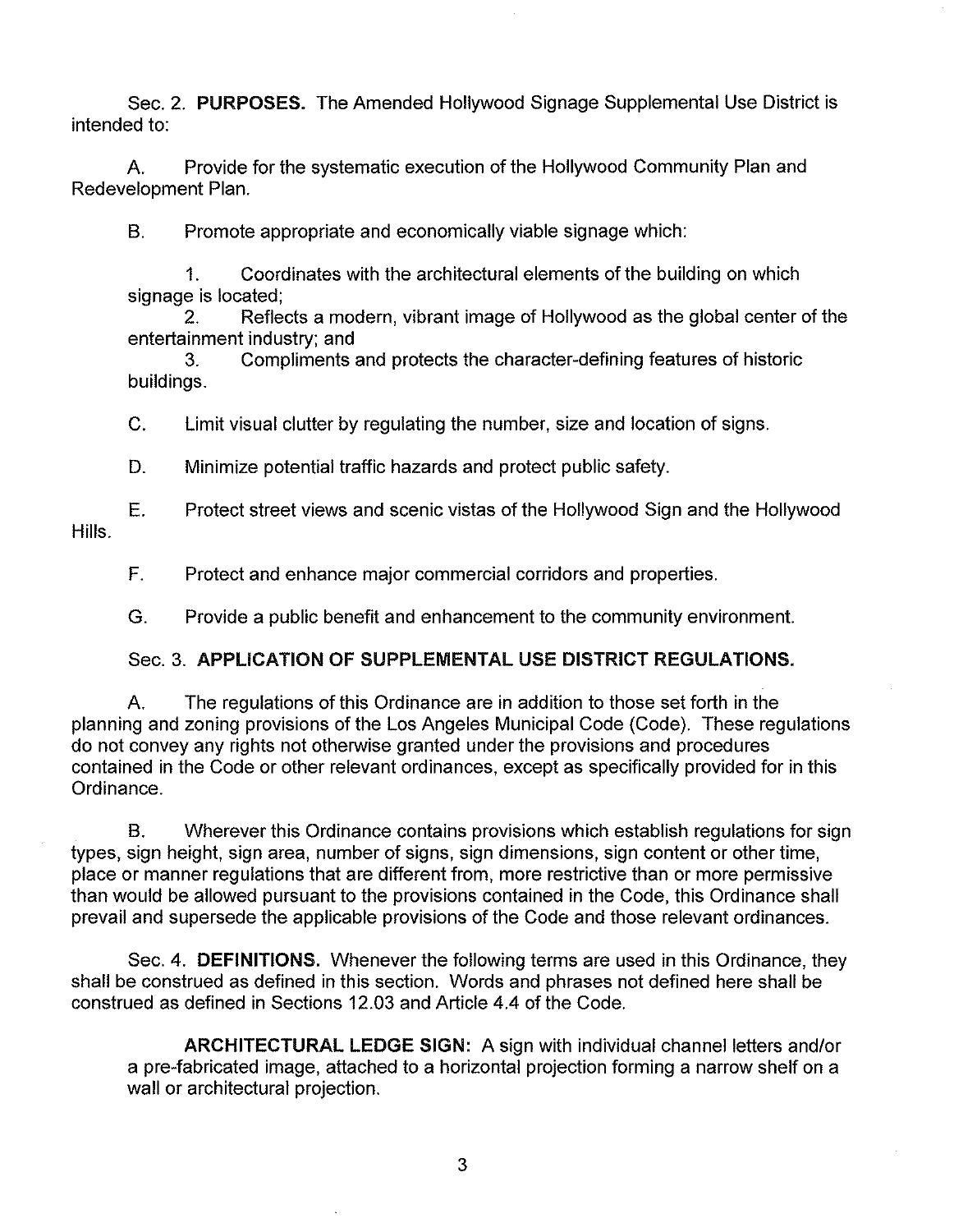**AWNING SIGN:** Any sign located on the valance of a shelter supported entirely from the exterior wall of a building which extends over a building feature (door, window, or a landscape/site feature such as a patio, deck, or courtyard) and is constructed of fabric.

**BILLBOARD:** Any sign on one or more poles or columns which:

1. is four feet or greater in height as measured from the natural or finished grade, whichever is higher, to the bottom of the sign; and

2. is structurally separate from an existing building or other improvement on a lot; and/or

3. is supported by an independent footing inside an existing building or other improvement on a lot extending through the roof of the supporting structure, and/or

4. is supporting a sign panel that is attached to the pole(s), post(s), or column(s) and that may be cantilevered over a building or structure on the lot.

**CAN SIGN:** A sign whose text, logos and/or symbols are placed on the plastic face of an enclosed cabinet.

**CAPTIVE BALLOON SIGN:** Any object inflated with hot air or lighter-than-air gas that is tethered to the ground or a structure.

**CHARACTER-DEFINING FEATURE:** Any physical characteristic of a Historic Building or Structure, including signage, that conveys its historic significance and is identified as character-defining in a survey report prepared for the Director or the CRA.

**CRA:** The Community Redevelopment Agency of the City of Los Angeles (CRA).

**DIRECTOR:** The Director of Planning, or his or her designee.

**HANGING SIGN:** A type of sign with individual channel letters and/or a prefabricated image, which is suspended from a horizontal architectural ledge or projection, or from the ceiling of an architectural recess.

**HISTORIC SIGN/SIGNAGE:** Any sign which is determined to be historically significant by a Qualified Architectural Historian.

**HISTORIC BUILDING:** A building or structure that:

1. is listed as a Historic-Cultural Monument by the City of Los Angeles;

2. is listed in, or has been determined to be "eligible" or "potentially eligible" for listing in the National Register of Historic Places or has been determined "eligible" for listing in the California Register of Historic Places by a local, state, or federal agency as a part of an official survey prepared for such an agency or is listed as such in the State Historic Resources Inventory;

3. is listed as a historically significant building in a historic resources survey conducted by the CRA or the Director; or

4. is listed as a contributing structure to a National Register Historic District.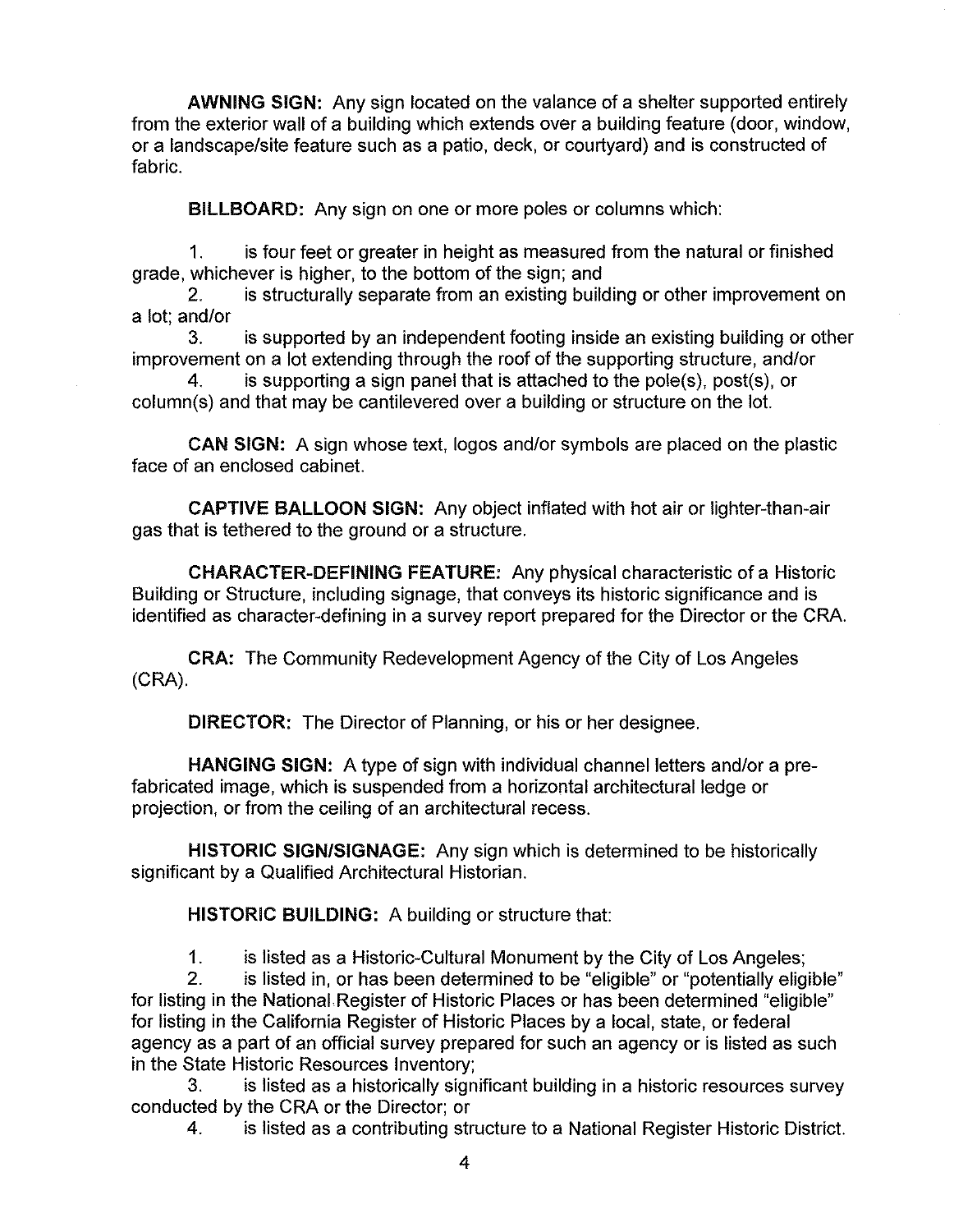**HISTORIC-CULTURAL MONUMENT:** A site designated by the City of Los Angeles as having a particular historic or cultural significance, as defined by Section 22.171.7 of the Los Angeles Administrative Code (LAAC).

**MARQUEE SIGN:** A sign that is located on a marquee, or a permanent roof structure attached to and supported by the building projecting over public property.

**OPEN PANEL ROOF SIGN:** A type of Roof Sign consisting of channel letters, graphic segments, open lighting elements or another open form which combines solid segments and transparent spaces.

**PEDESTRIAN SIGN:** A type of Projecting Sign that is attached to a wall or to the underside of an awning, architectural canopy or marquee, with one or two sign faces perpendicular to the face of the building.

**PILLAR SIGN:** A freestanding sign that is mounted directly on the ground, consisting of rectangular sign faces or a sculptural themed shape, with a horizontal dimension that does not exceed 25 percent of the length of the vertical dimension.

**PRINCIPAL BUILDING FACADE:** Any facade of a building located along a public street.

**RESTORED HISTORIC SIGN:** A Historic Sign that has been restored and maintained in a manner which preserves the sign's historic significance as determined by the Director or CRA.

**SANDWICH BOARD SIGN:** A portable sign consisting of two sign faces that connect at the top and extend outward at the bottom of the sign.

**SOLID PANEL ROOF SIGN:** A type of Roof Sign consisting of one or more solid opaque panels that in the aggregate equal more than one-third of the overall area of the sign face.

**VACANT PROPERTY:** Any lot that does not contain an occupied building, structure or economic use.

### Sec. 5. **GENERAL REQUIREMENTS.**

A. **General Requirements of the Code.** Unless otherwise specified in this Ordinance to the contrary, the general sign requirements set forth in the Code shall apply to this Supplemental Use District for permits, plans, design and construction, materials, street address numbers, identification, maintenance, prohibited locations, and sign illumination.

B. **Prohibited Signs.** The following signs shall be prohibited:

- 1. Billboards
- 2. Can Signs
- 3. Captive Balloon Signs
- **4.** High Rise Signs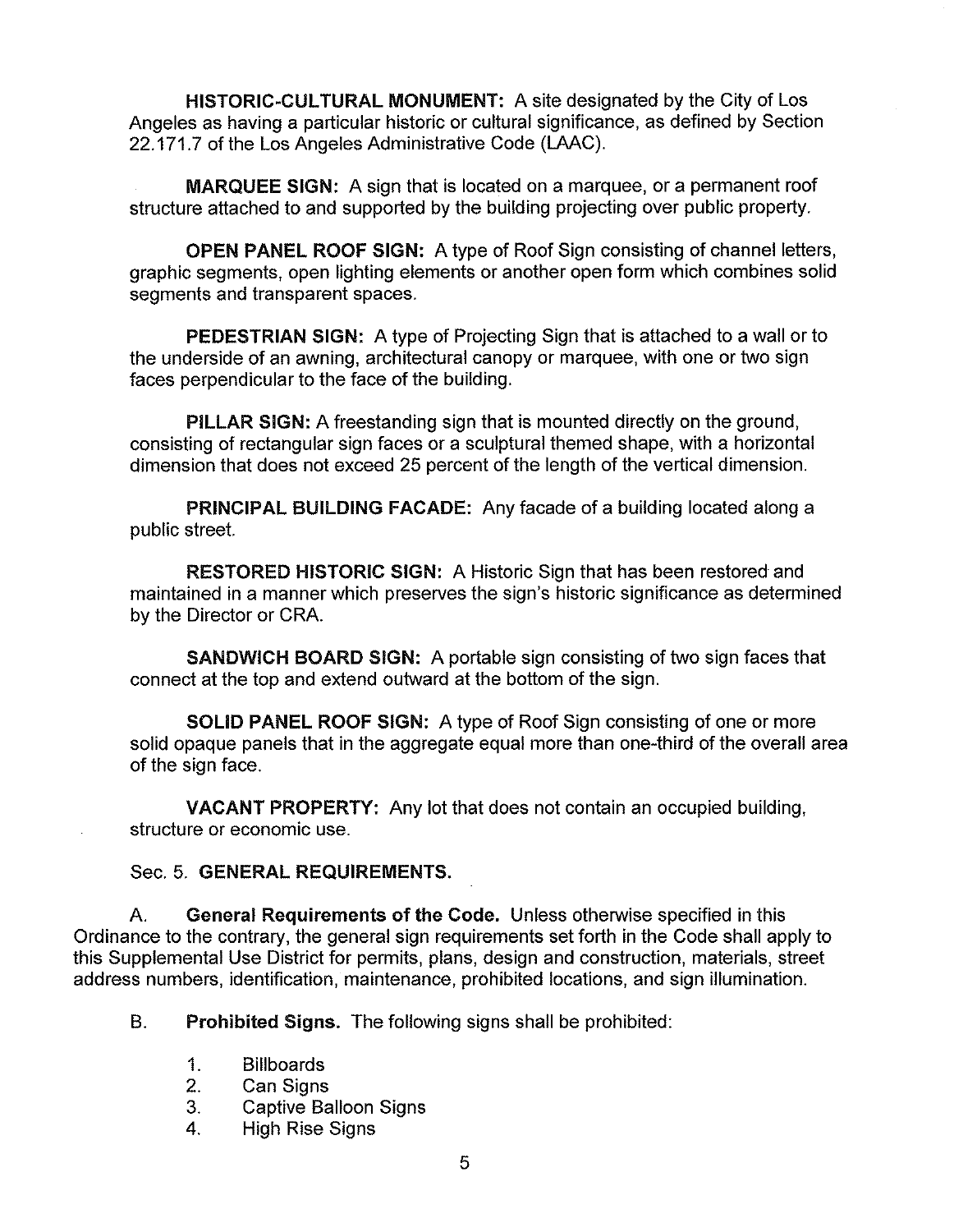- 5. Illuminated Architectural Canopy Signs
- 6. Pole Signs
- 7. Sandwich Board Signs
- 8. Signs for which a permit is required on Vacant Property
- 9. Signs covering window exteriors, except as Window Signs pursuant to Section 7 of this Ordinance
- 10. Solid Panel Roof Signs<br>11. Supergraphic Signs
- Supergraphic Signs
- 12. Any sign not specifically authorized by this Ordinance or the Code

C. **Freestanding Signs.** There shall be no more than one of the following per lot: Billboard, Pillar Sign or Pole Sign.

D. **Permitted Off-Site Signage.** Notwithstanding the provisions of Section 14.4.4 of the Code to the contrary, off-site advertising is permitted within the Supplemental Use District on any type of permitted sign except that no off-site advertising is permitted on Architectural Ledge Signs, Awning Signs, Monument Signs, Pedestrian Signs, or Wall Signs.

E. **Maximum Permitted Combined Sign Area.** This Section supersedes any applicable subsections of Article 4.4 of the Code, as they pertain to maximum permitted sign area. The maximum permitted combined sign area on a lot for all Architectural Ledge Signs, Awning Signs, Digital Displays, Illuminated Architectural Canopy Signs, Hanging Signs, Information Signs, Marquee Signs, Monument Signs, Pedestrian Signs, Pillar Signs, Pole Signs, legally permitted Projecting Signs which do not comply with this Ordinance, Wall Signs, and Window Signs, is two square feet of signage for each foot of linear street frontage. The amount of square footage of signage permitted by the length of a certain street frontage shall be used on that same street frontage from which the permitted area was calculated. The maximum areas established by this Ordinance are legal maximums only and as such may not necessarily be permitted.

Applicants may apply for a modification of maximum permitted combined sign area up to a maximum of 20 percent of the total wall area of the Principal Building Facade by following the procedures established in Section 8 of this Ordinance to obtain a sign area bonus. All signs on a lot shall be included in the calculation of maximum permitted combined sign area except for the following signs:

- 1. Any Historic Signs
- 2. Open Panel Roof Signs
- 3. Projecting Signs
- **4.** Signs in interior courtyards or plazas which are not visible from any public right-of-way
- 5. Temporary Signs
- 6. Supergraphic Signs

F. **Interior Courtyards or Plazas.** Any sign in an interior courtyard or plaza of a non-historic building which is not visible from the street is only required to comply with Article 4.4.of the Code.

G. **Fire Safety.** All new signs and sign support structures shall be made of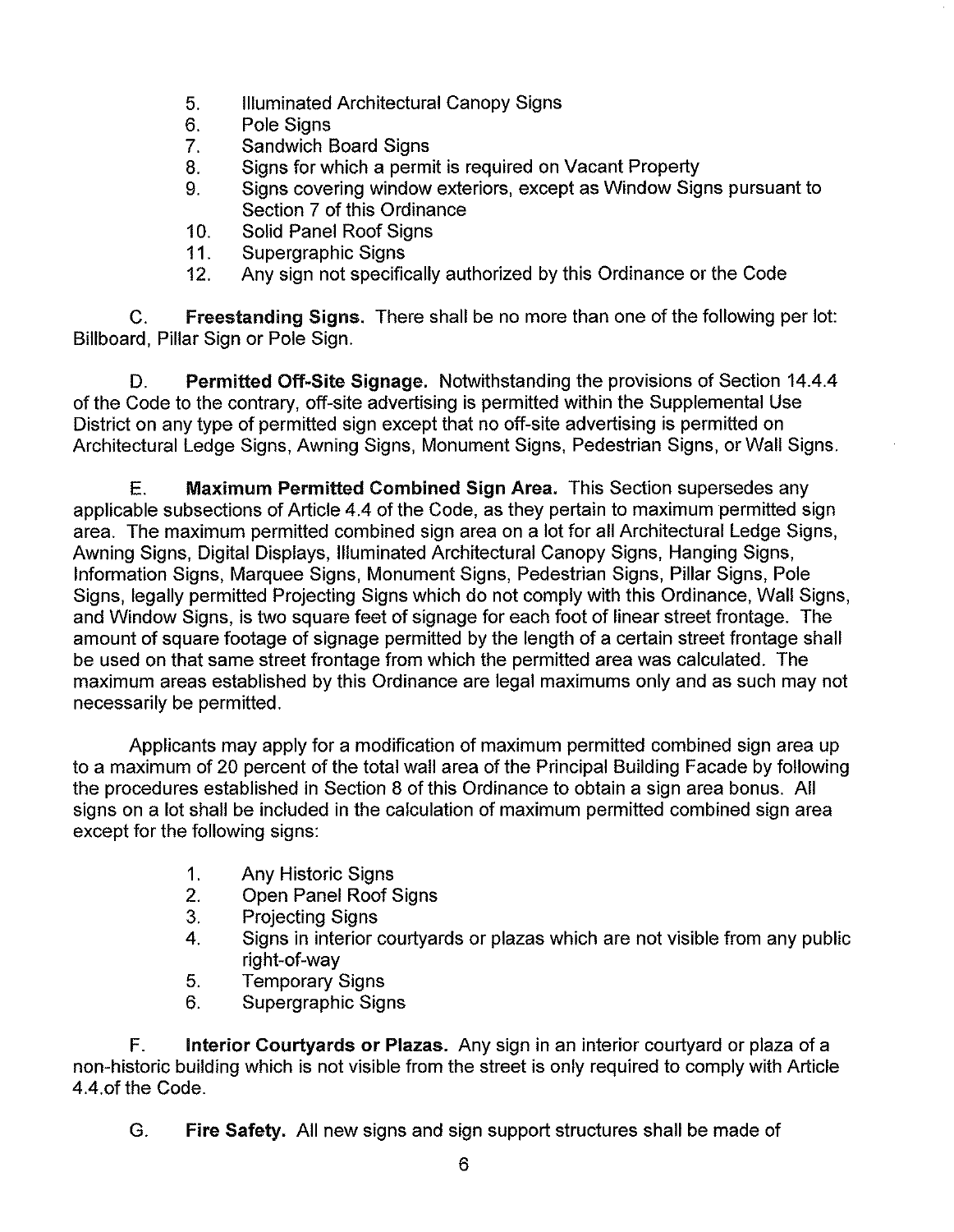noncombustible materials or plastics approved by both the Fire Department and the Department of Building and Safety. In the case of new or untested materials, the applicant shall submit a sample of a sign's material to both the Fire Department and the Department of Building and Safety for approval.

H. **Illumination.** In addition to the provisions of Article 4.4 of the Code, all illuminated signs shall be designed, located or screened so as to minimize to the greatest reasonable extent possible direct light sources onto any exterior wall of a residential unit and into the window of any commercial building. If signs are to be externally lit, the source of the external illumination shall be shielded from public view.

## Sec 6. **SUPPLEMENTAL USE DISTRICT COMPLIANCE REQUIREMENTS.**

A. **Prohibition.** The Department of Building and Safety (LADBS) shall not issue a permit for a sign, a sign structure, sign illumination, or alteration of an existing sign unless the sign complies with the requirements of this Ordinance, as determined by the Director, and relevant requirements of the Code and Article 22.171 of the LAAC as it pertains to review of projects affecting Historic-Cultural Monuments. Unless otherwise specified in this Ordinance to the contrary, all signs shall comply with the provisions of Article 4.4 of Chapter 1 and Article 7 of Chapter 5 of the Code.

B. **Planning Department Sign Off Required.** A permit may be issued by LADBS for the following signs with only a Planning Department sign off on the permit application:

- 1. Architectural Ledge Sign<br>2. Awning Sign
- 2. Awning Sign<br>3. Hanging Sign
- Hanging Sign
- 4. Information Sign
- 5. Monument Sign
- 6. Pedestrian Sign
- 7. Temporary Sign
- 8. Wall Sign which measures 75 feet in area or less<br>9. Window Sign
- Window Sign

C. **Project Permit Compliance Required. No** permit shall be issued by LADBS for the following types of signs unless the Director has issued a Project Permit Compliance approval pursuant to the procedures set forth in Section 11.5.7 of the Code:

- 1. Digital Display
- 2. Marquee Sign
- 3. Open Panel Roof Sign
- 4. Pillar Sign
- 5. Projecting Sign
- 6. A sign which utilizes a sign area bonus, a transfer of a sign area bonus or a transfer of unused sign rights
- 7. Wall Signs larger than 75 square feet in area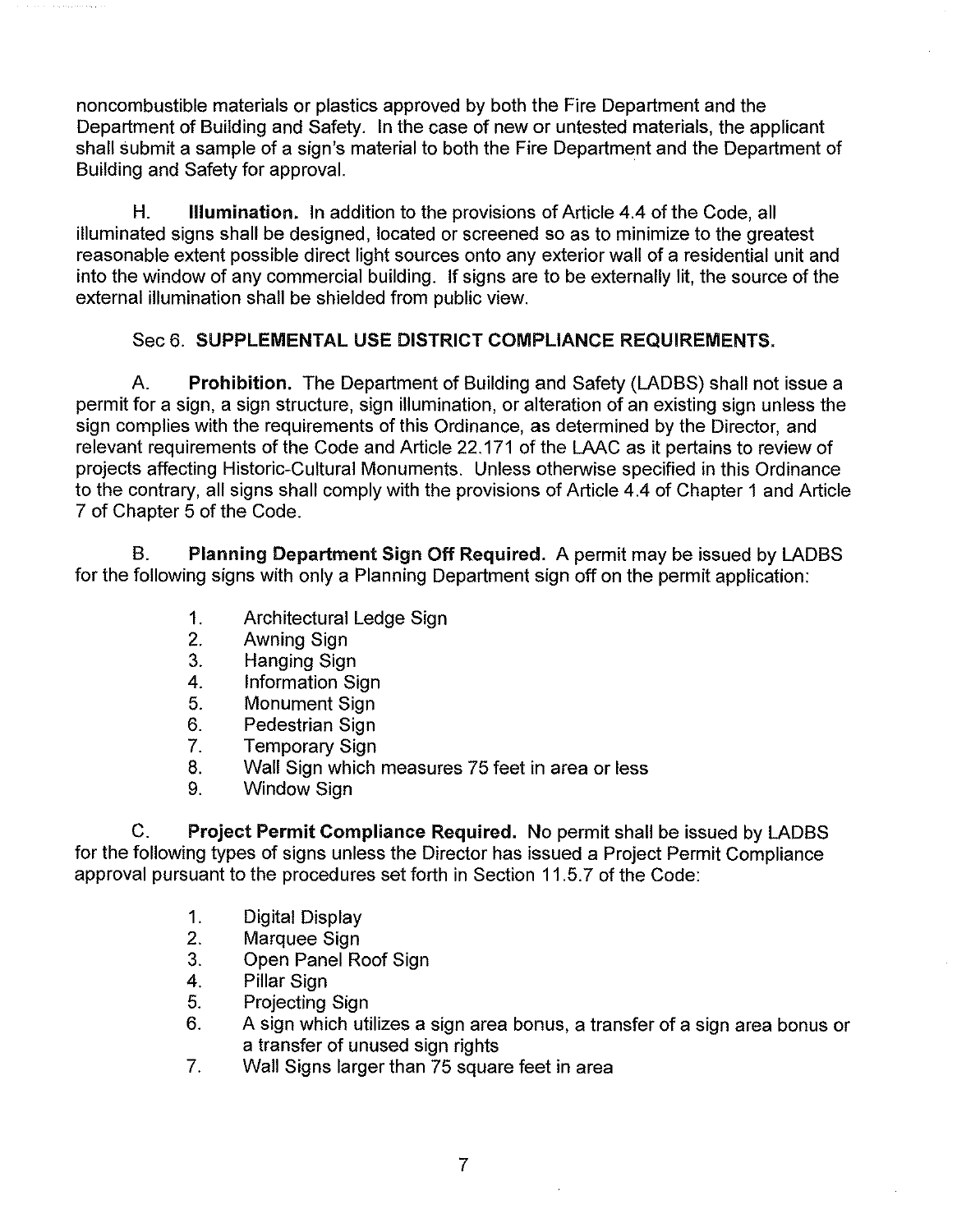D. **Redevelopment Agency Review Required.** All applications for signs within a redevelopment project area shall be approved both by the Director pursuant to the regulations set forth in this Ordinance, and by the CRA staff for that area pursuant to any regulations or design guidelines adopted by the CRA.

E. **Signs on Historic-Cultural Monuments and Historic Buildings.** Signs proposed to be located on Historic-Cultural Monuments, Historic Buildings, or buildings identified in a historic survey established by the Director or the CRA must also be approved by the Cultural Heritage Commission pursuant to Article 22.171 of the LAAC.

F. **Application for Project Permit Compliance.** An application for Project Permit Compliance shall comply with Section 11.5.7 of the Code. The application may request review of one or multiple signs. The application shall be accompanied by photos of all existing signage and architectural renderings of proposed signage, as well as a scaled plot plan showing the locations of all existing and proposed signage.

1. **Proof of Compliance.** A sign applicant shall provide copies of permits for all existing signage which is located on the same property as a proposed sign. All existing signs that do not have a valid permit, are not legally constructed, or are not in compliance with an issued permit shall be brought into compliance prior to the approval of any additional sign(s) on the same lot, or on multiple lots that are part of an integrated development having the same ownership.

2. In addition to the requirements above, all sign permits shall be reviewed and approved by the Los Angeles Fire Department (LAFD), as part of the LADBS building permit review process.

G. **Findings Required for Project Permit Compliance Review.** Prior to approval of the Project Permit Compliance review, the Director shall also make the following findings:

1. For signage proposed on Historic-Cultural Monuments, Historic Buildings or buildings identified in a historic survey established by the Director or the CRA, the Cultural Heritage Commission has found the project to be in conformance with Article 22.171 of the LAAC.

2. All existing and proposed signs do not obscure street views of Character Defining Features of Historic Buildings, Historic Signage, the Hollywood Hills or the Hollywood Sign.

3. All proposed signage complies with the applicable regulations found in Sections 5 and 7 of this Ordinance.

4. That the project incorporates mitigations measures, monitoring measures when necessary, or alternatives identified in the environmental review which would mitigate the negative environmental effects of the project, to the extent physically feasible.

The following findings, which relate to the architectural design of the sign structure or layout and not its content, shall be used solely to condition an approval and shall not be used to deny a project: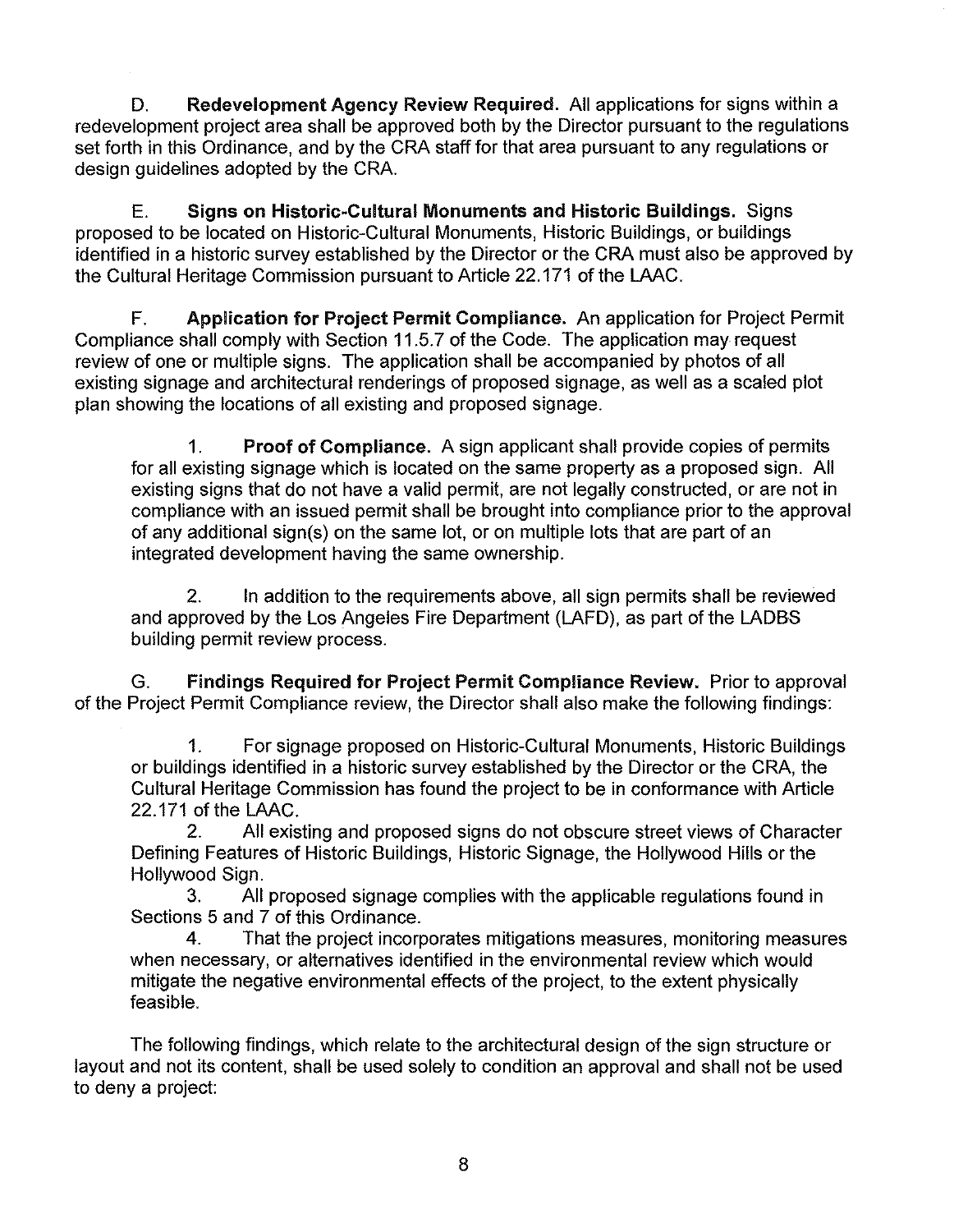5. All existing and proposed signs are appropriately scaled to the architectural character of all buildings and structures on the lot.

All existing and proposed signs result in a complementary enhancement to the architecture on the lot.

7. All existing and proposed signs result in a visually uncluttered appearance.

H. **Request for Exceptions from Regulations.** The Area Planning Commission shall have initial decision-making authority for granting exceptions from the provisions of this Ordinance. An applicant who is requesting an exception from the provisions of this Ordinance shall utilize the procedures for a Specific Plan Exception set forth in Section 11.5.7 F of the Code. In granting an exception, the Area Planning Commission shall make all of the following findings:

1. Strict compliance would result in practical difficulty or unnecessary hardship inconsistent with the purposes of the zoning restrictions, due to unique physical or topographic circumstances or conditions of design;

2. Strict compliance would deprive the applicant of privileges enjoyed by owners of similarly zoned property; and

3. An exception would not constitute a grant of special privilege.

I. **Existing Signs.** Every existing sign and/or sign support structure constructed under a valid permit and used in conformance with the Code regulations and LADBS approvals in effect at the time of construction shall be allowed to continue to exist under those regulations and approvals even though subsequent adopted regulations and approvals have changed the requirements. All existing non-conforming signs shall be included in computing total sign area. There shall be no increase in sign area or height and no change in the location or orientation of any existing non-conforming sign. Before the issuance of a building permit for a new sign on a lot, all existing unpermitted signage on that lot shall be removed or demolished.

J. **Alterations, Repairs or Rehabilitation.** Any alteration, repair or maintenance work on a legally permitted sign or sign structure shall be governed by the Code.

## K. **Grandfathering Exception.**

1. **Vested Rights Under California law.** The prohibition of Supergraphic Signs in this Ordinance shall not apply to any development that is vested under California law. A development is vested under California law if:

a. Prior to the effective date of this ordinance, a building permit for Supergraphic Signs or Supergraphic Sign structures has issued and substantial work has been performed and substantial liabilities have been incurred in good faith reliance on the building permit;

b. A vesting tentative map is ultimately approved, but only if: (1) the application materials and/or the environmental review documents for the tentative map reflect that the development includes the installation of Supergraphic Signs; and (2) the application for the vesting tentative map was deemed complete during the time in which City law authorized the installation of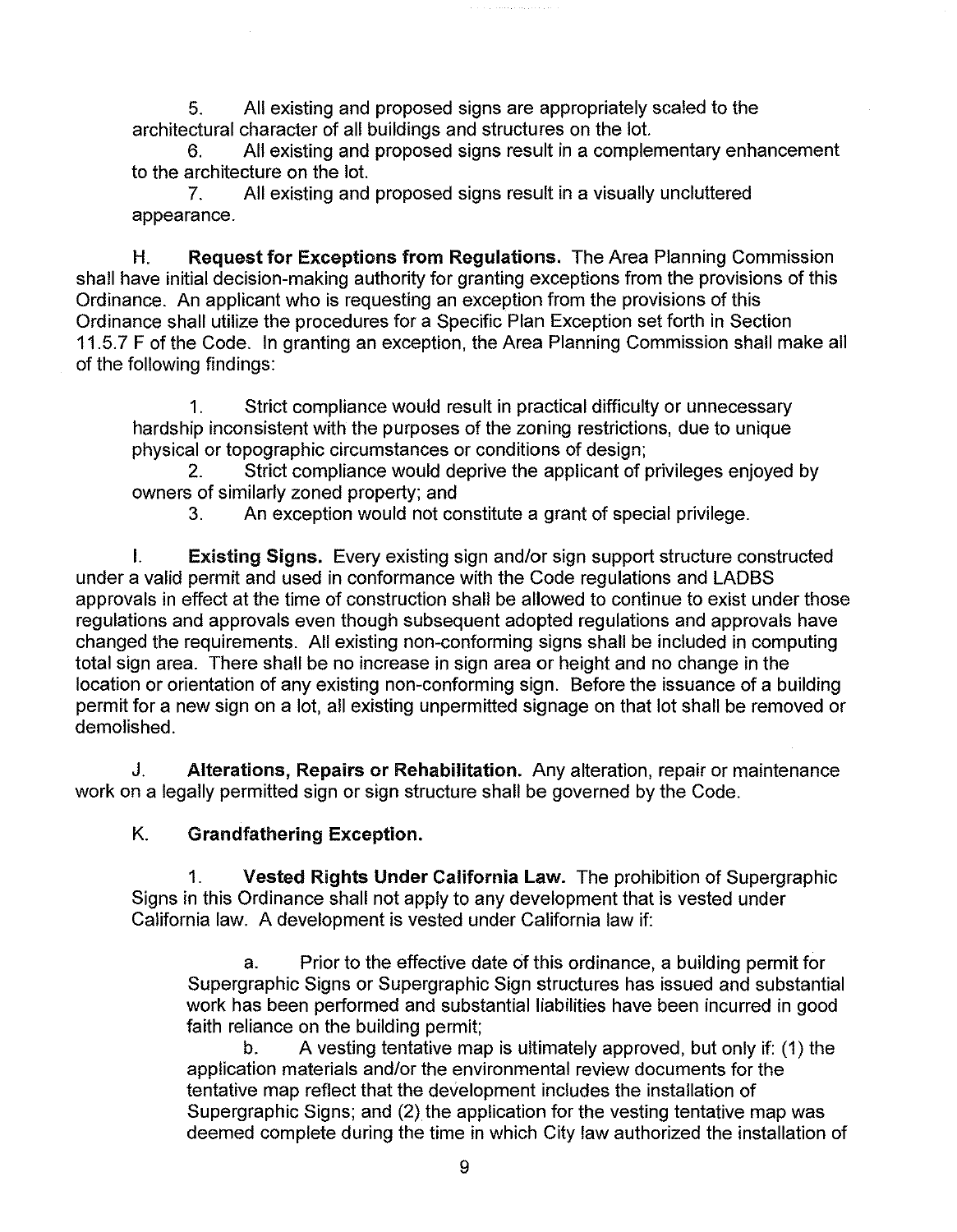Supergraphic Signs pursuant to the regulations set forth in the prior Hollywood Signage SUD, Ordinance No. 176172; or

c. A development agreement is executed for a development including Supergraphic Signs during the time in which City law authorized the installation of Supergraphic Signs pursuant to the regulations set forth in the prior Hollywood Signage SUD, Ordinance No. 176172.

2. **Grandfather Rights For Previously Approved Developments.** The prohibition of Supergraphic Signs in this Ordinance shall not apply to developments where a Project Permit Approval for Supergraphic Signs was granted on or before November 12, 2008, or where a Sign Covenant Agreement concerning Supergraphic Signs was approved by the Community Redevelopment Agency Board on or before November 12, 2008.

3. **Use of Sign Bank Reduction Program Credits.** Sign Bank Reduction Program credits obtained prior to the effective date of this Ordinance may be used for developments that are grandfathered under this section. Otherwise, such credits may not be used to install a sign that is prohibited by this Ordinance.

L. **Tolling.** In recognition of the delays created by sign litigation, which led to the adoption of Interim Control Ordinance 180445, all Project Permit approvals that had not expired as of December 26, 2008 shall be extended so that they expire six months after the effective date of this Ordinance, or on the expiration date set forth in the Project Permit approval, whichever comes later.

M. **Materials.** The materials, construction, application, location and installation of any sign shall be in conformance with the Los Angeles Building Code and the Los Angeles Fire Code.

Sec. 7. **STANDARDS FOR SPECIFIC TYPES OF SIGNS.** 

## A. **Architectural Ledge Sign.**

### 1. **General.**

a. Individual letters or numbers no taller than 24" or an icon no taller than 24" may stand atop or be suspended from a ledge.

b. Solid panels and Can Signs are not permitted as Architectural Ledge Signs.

c. The sign shall be oriented so that the message, graphic, or symbol on the sign is approximately parallel with the facade of the structure to which the sign is affixed.

2. **Location.** An Architectural Ledge Sign shall only be located over an entranceway or window on the first floor of a building.

## 3. **Dimensions.**

a. **Height.** The bottom of the ledge on which an Architectural Ledge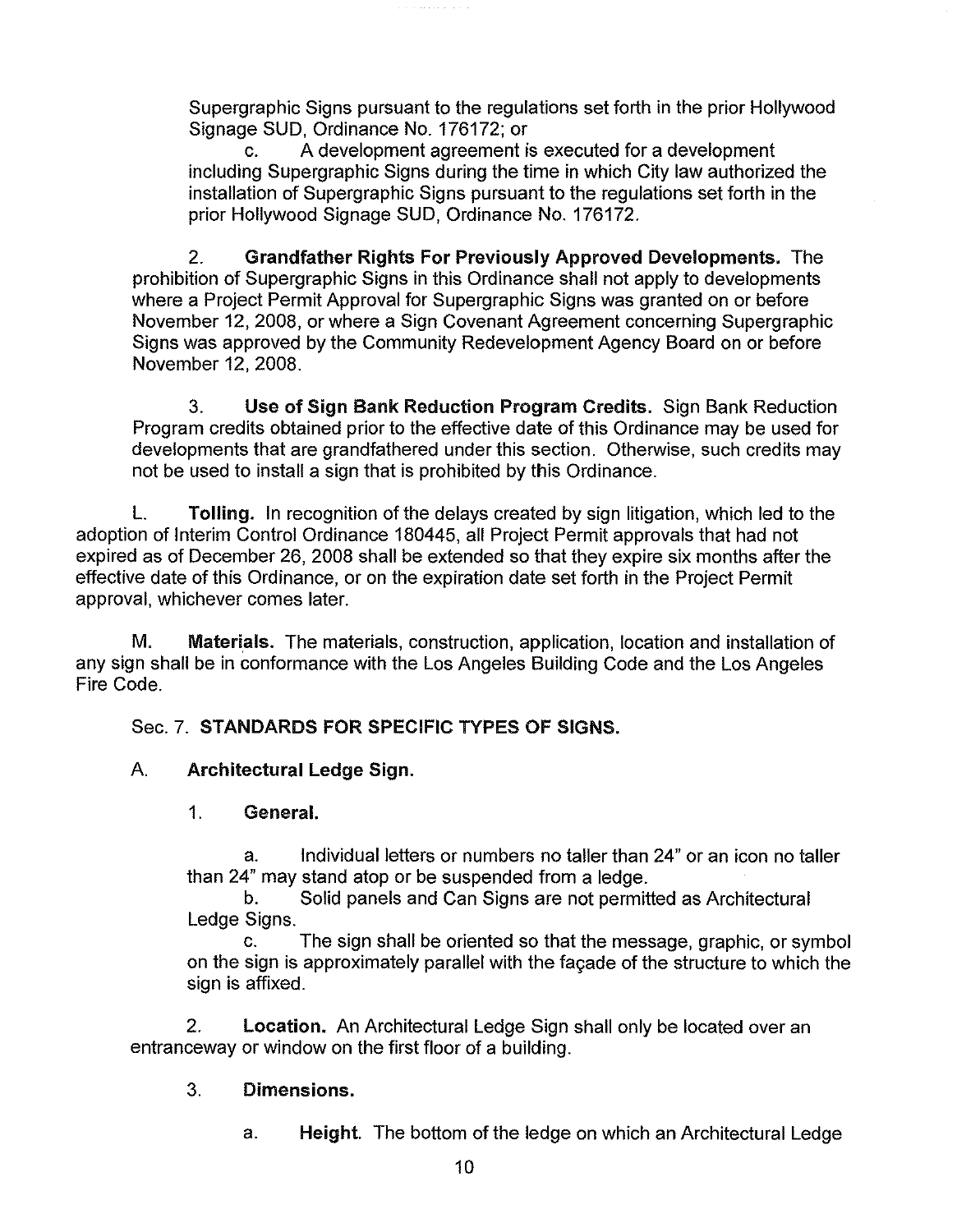Sign is located shall be at least eight feet above the natural or finished grade as measured vertically. The bottommost portion of a sign suspended from an architectural ledge shall be at least eight feet above the natural or finished grade as measured vertically.<br>b. **Length**, A ledge

Length. A ledge which is constructed for the purpose of supporting an Architectural Ledge Sign may not exceed 15 feet in length as measured horizontally.

c. **Suspension.** Supports which are constructed for the purpose of supporting an Architectural Ledge Sign may not exceed 24 inches in height as measured vertically from the top of the letter or symbol to the bottom of the supporting architectural appurtenance, nor may those supports exceed 8 inches in width as measured horizontally.

**4. Projection.** A ledge designed to support an Architectural Ledge Sign may project a maximum of 3 feet from the building face where the sign is located.

B. **Awning Signs.** Unless otherwise specified in this Ordinance, an Awning Sign shall comply with Section 14.4.19 of the Code.

C. **Digital Displays.** Notwithstanding the provisions of Section 14.4 of the Code to the contrary, a Digital Display shall only be permitted as a Wall Sign or a Marquee Sign. and only if it complies with the following regulations:

1. **Location.** 

a. The bottom of a sign consisting of a Digital Display as measured vertically shall be either:

(1) Located between 35 and 75 feet above grade, as measured vertically; or

(2) Located on a Marquee Sign.

b. The top of a sign consisting of a Digital Display, as measured vertically, shall not be greater than 75 feet above grade.

c. A Wall Sign consisting of a Digital Display shall:

(1) Be located within the following locations, and only along a block frontage that is controlled by a traffic signal:

(a) Hollywood Boulevard between La Brea Avenue and Argyle Avenue;

(b) Cahuenga Boulevard between Hollywood Boulevard and Sunset Boulevard;

(c) Sunset Boulevard between Cahuenga Boulevard and Gower Street; or

(d) Vine Street between Yucca Street and Sunset Boulevard.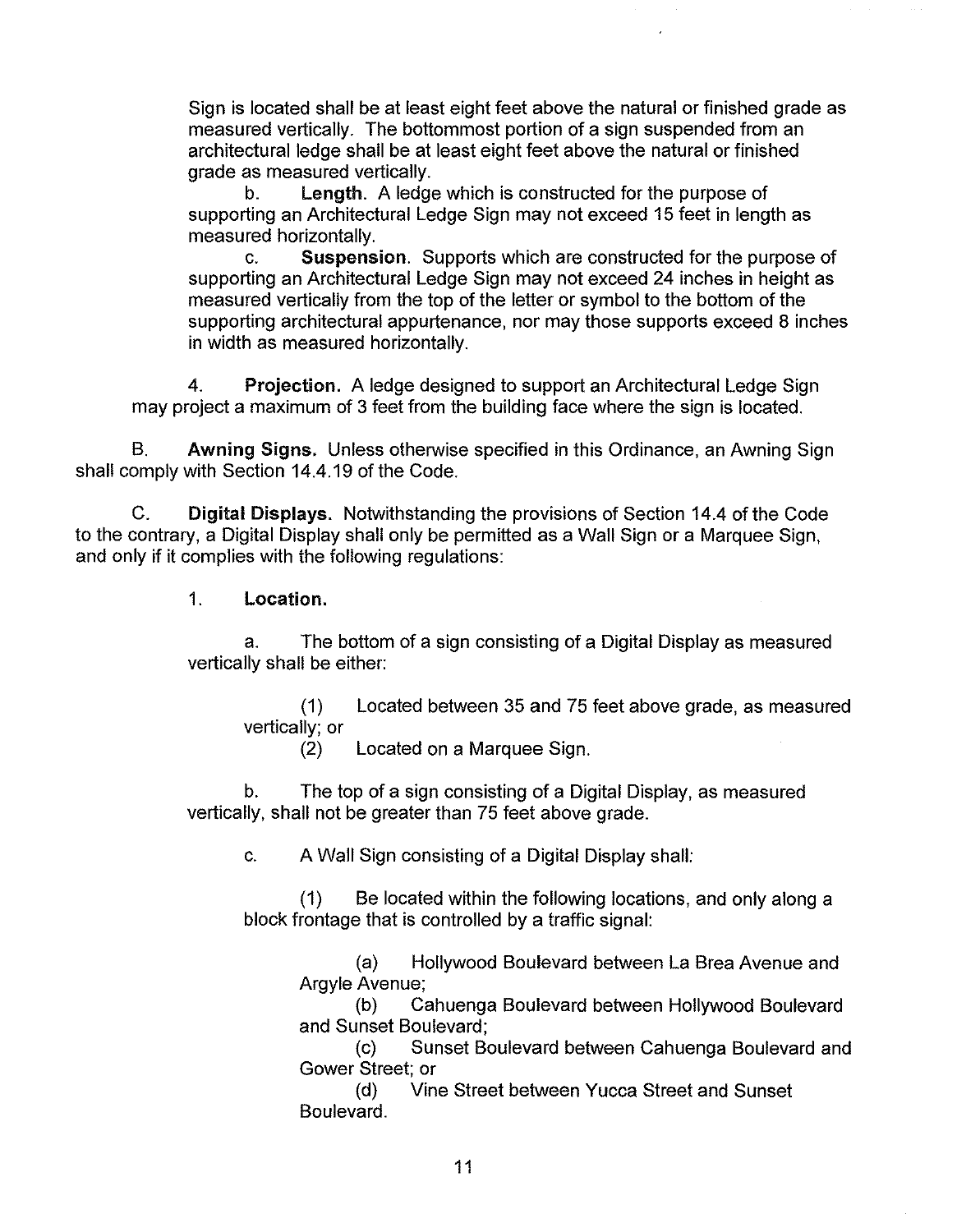(2) Be limited to a maximum of one Digital Display for each side of the block.

d. A Digital Display shall be permitted on any Marquee Sign, but only if the Marquee Sign proposed for conversion to a Digital Display was legally constructed prior to the effective date of this Ordinance.

2. **Area.** A Digital Display that is installed as a Wall Sign shall not exceed 300 square feet in area. A Digital Display that is installed as a Marquee Sign may replace the entire plastic message panel but shall be no larger than the sign panel which it replaces.

3. **Illumination.** Digital Displays shall have both a daytime and night time illumination, and the night time illumination shall not be as bright as the daytime illumination.

## D. **Hanging Signs.**

1. **General.** 

a. A Hanging Sign shall consist of individual letters or numbers no taller than 24 inches, or an icon no taller than 24 inches, which are suspended from a ledge.

b. Solid panels and Can Signs are not permitted as Hanging Signs.

c. The sign shall be oriented so that the message, graphic, or symbol on the sign is approximately parallel with the facade of the structure to which the sign is affixed.

d. No message, graphic or symbol shall be located on that portion of a hanging sign that is perpendicular to the façade of the structure to which the sign is affixed.

2. **Location.** A Hanging Sign shall only be located over an entranceway or window on the first floor of a building.

### 3. **Dimensions.**

a. The lowest portion of a suspended Hanging Sign shall be at least eight feet above the natural or finished grade as measured vertically.

b. Suspension supports which are constructed for the purpose of supporting a Hanging Sign may not exceed 24 inches in height as measured vertically from the top of the letter or symbol to the bottom of the supporting architectural appurtenance, nor may those supports exceed 8 inches in width as measured horizontally.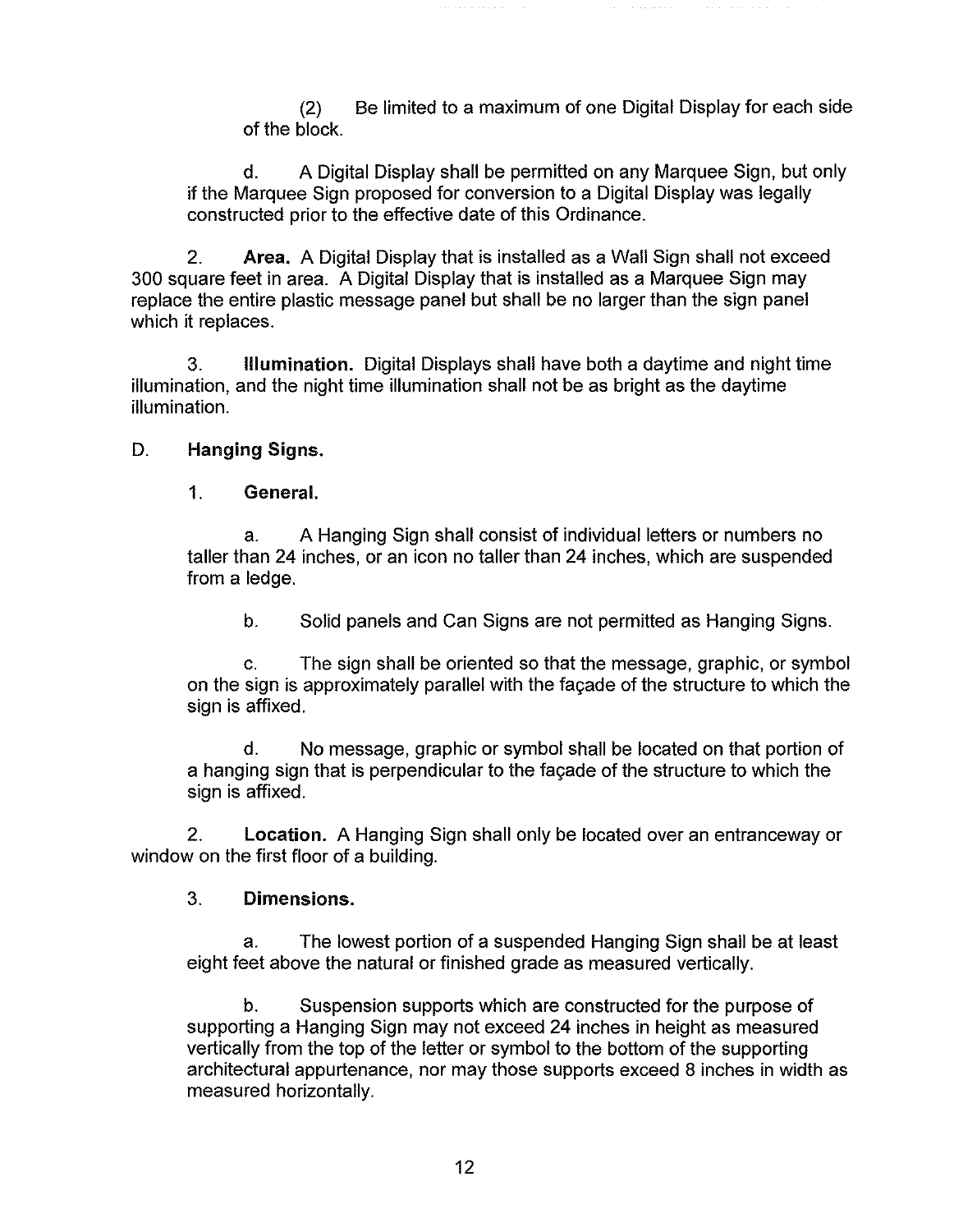4. **Projection.** A ledge designed to support a Hanging Sign may project a maximum of 3 feet from the building face where the sign is located.

E. **Information Signs.** Unless otherwise specified in this Ordinance, an information sign shall comply with Section 14.4.7 of the Code.

F. **Marquee Signs.** Unless otherwise specified in this Ordinance, a Marquee Sign shall comply with Section 14.4.15 of the Code.

G. **Monument Signs.** Unless otherwise specified in this Ordinance, a Monument Sign shall comply with Section 14.4.8 of the Code.

H. **Open Panel Roof Signs.** Notwithstanding the provisions of Sections 14.4.13 of the Code to the contrary, Open Panel Roof Signs shall be permitted if they comply with the following regulations:

1. **General.** 

a. Only one Open Panel Roof Sign shall be permitted on a building on a lot that has a street frontage of 50 feet or less. A maximum of two Open Panel Roof Signs shall be permitted on a lot that has a street frontage of more than 50 feet.

b. The back side and structural framework of an Open Panel Roof Sign shall remain exposed to view.

c. A new Open Panel Roof Sign shall not be permitted on a lot which has an existing Billboard, or a Solid Panel Roof Sign on top of the roof.

d. No portion of the sign shall contain a solid panel.

### 2. **Location.**

a. An Open Panel Roof Sign shall only be permitted on a building which is at least 40 feet in height.

b. No Open Panel Roof Sign shall be permitted on a sloped roof.

c. No portion of an Open Panel Roof Sign and/or sign support structure shall be located within 10 feet of the edge of the roof, parapet, appendage or appurtenance.

d. An Open Panel Roof sign shall not be permitted on a building which is greater than 150 feet in height.

3. **Maximum Permitted Combined Sign Area.** The sign area of an Open Panel Roof Sign shall not be included in calculating the maximum permitted combined sign area allowed on the street frontage that an Open Panel Roof Sign faces.

4. **Area.** 

a. The total area of all Open Panel Roof Signs on a building shall not exceed 25 percent of the average of the wall area of all sides of the building.

b. For each Open Panel Roof Sign at least one-third of the sign area shall consist of open space through which the structural framework may be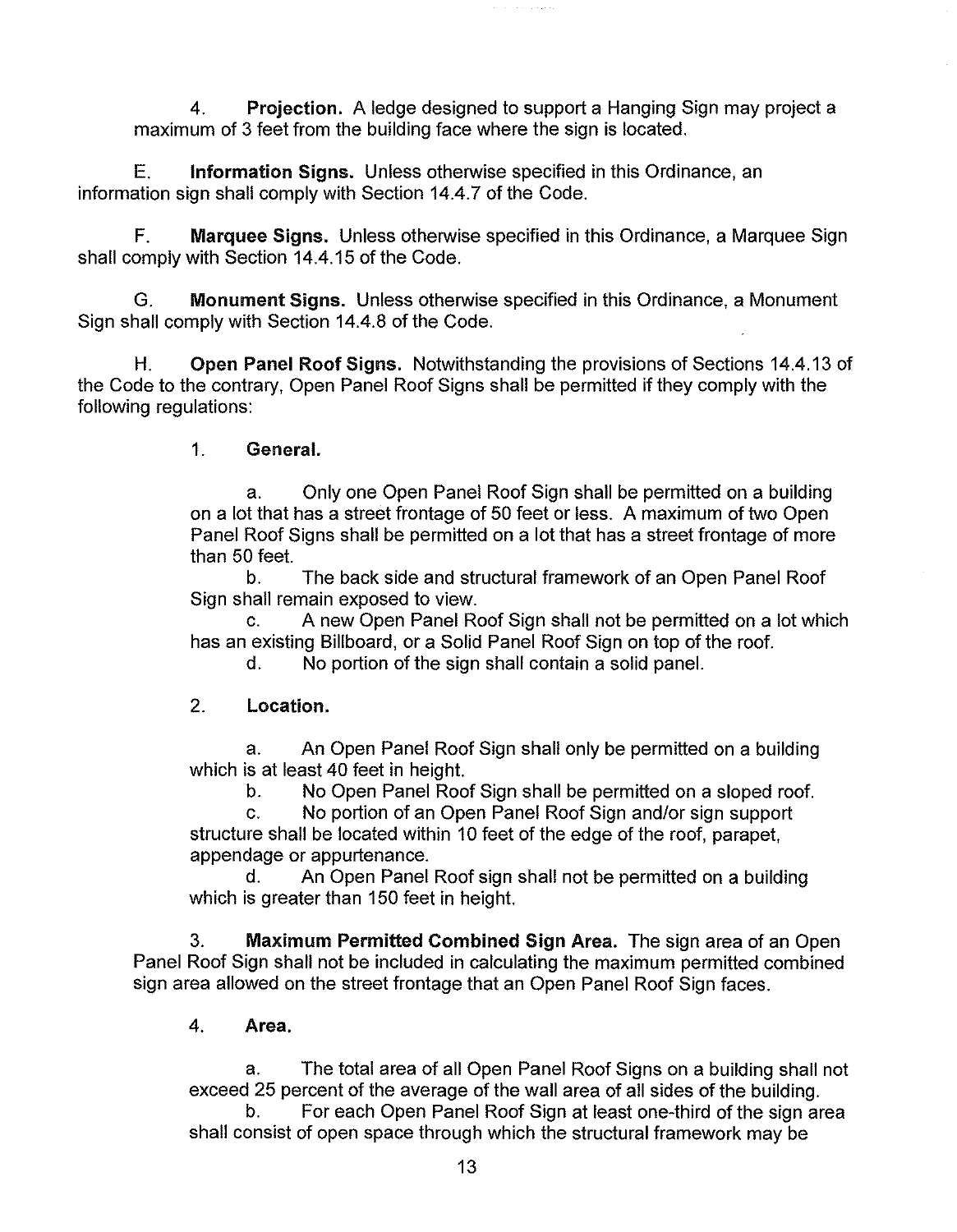viewed, and the remaining portion of the sign area may consist of Channel Letters, channel graphic segments or open lighting elements.

5. **Spacing.** An Open Panel Roof Sign shall be at least 100 feet from a Solid Panel Roof Sign, a Billboard, or an Open Panel Roof Sign on an adjoining lot.

a. Spacing shall be measured between signs that are located on the same side of the same street.

b. Spacing shall be measured from a line that is perpendicular to the building line and that passes through a point on the building line that is closest to the nearest sign face edge.

c. Spacing shall be measured along the center line of the street.

6. **Illumination.** Open Panel Roof signs shall only be illuminated between the hours of 7 A.M. and 2 A.M.

#### **H. Pedestrian Signs.**

#### 1. **General.**

a. No text message or logos shall be permitted on that portion of a Pedestrian Sign that is parallel to the face of the building.

b. The text message or logo on a projecting sign shall consist of individual, dimensional letters or graphic elements that are applied onto the sign surface.

c. A Pedestrian Sign shall not be a Can Sign.

#### 2. **Location.**

a. Each tenant space that is located on the ground level of a building may have one Pedestrian Sign within five linear feet of the main entrance of that tenant space.

b. Each tenant space that is located on a second floor level of a building may have a Pedestrian Sign on the ground level if there is direct exterior pedestrian access to the tenant space floor space.

### 3. **Dimensions.**

a. **Width.** No portion of a Pedestrian Sign that is parallel to the face of the building shall exceed 2 feet in width.

b. **Height.** No portion of a Pedestrian Sign shall be located less than 8 feet above the sidewalk grade to the bottom of the sign.

**4. Individual Sign Area.** The sign area for a Pedestrian Sign shall not exceed 6 square feet for each sign face.

5. **Projection From The Building Face.** Notwithstanding the provisions of Section 14.4.9 of the Code to the contrary, a Pedestrian Sign may project up to 3 feet from the face of the building.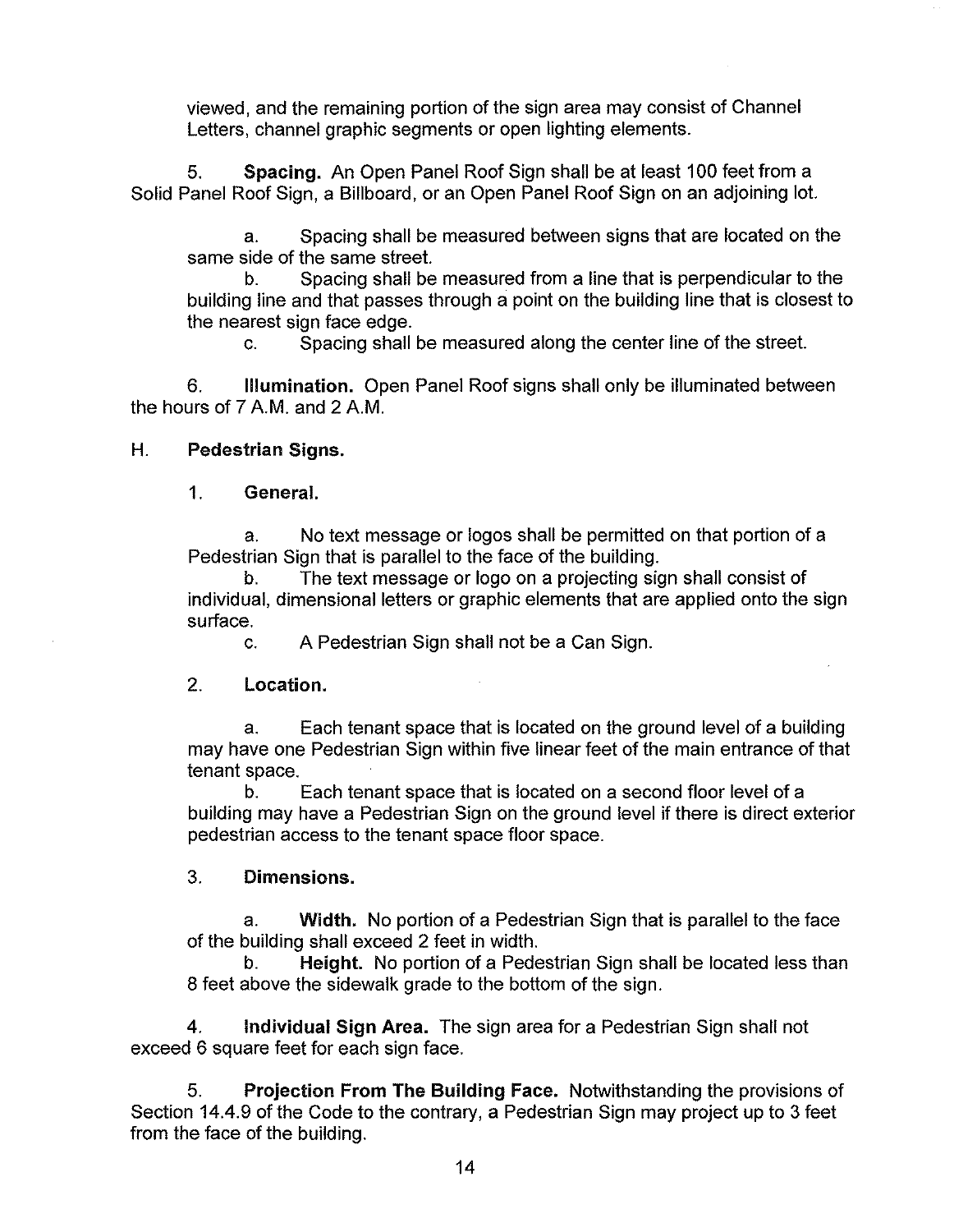I. **Pillar Signs.** Notwithstanding the provisions of Section 14.4.8 and Section 14.4.12 of the Code to the contrary, Pillar Signs shall comply with the following regulations:

1. **General.** A Pillar Sign shall not be a Can Sign.

2. **Location.** 

a. A new Pillar Sign shall not be permitted on a lot which has an existing Billboard or pole sign.

b. Pillar Signs shall not be permitted on that portion of a lot having less than 50 feet of street frontage. Lots having a street frontage of at least 50 feet may have one Pillar Sign.

c. A Pillar Sign shall be set back at least 10 feet from the intersection of a driveway and the public right of way and shall not interfere with or present a hazard to pedestrian or vehicular traffic.

d. A Pillar Sign shall be located at least 7.5 feet from interior lot lines and at least 15 feet from any other Pillar Sign, Monument Sign, Projecting Sign, Billboard or Pole Sign.

#### 3. **Dimensions.**

#### a. **Height.**

(1) A Pillar Sign shall not exceed a height of 20 feet above the sidewalk grade or edge of roadway grade nearest the sign, as measured from the grade to the top of the sign.

(2) The top of a Pillar Sign shall be at least 3 feet below the height of the shortest Principal Building Facade on the lot where the Pillar Sign is located.

b. **Width.** The maximum horizontal dimension of any portion of a Pillar Sign shall not exceed 3 feet.

4. **Landscaping Requirements.** Landscaping shall be provided at the base of the supporting structure equal to twice the area of the largest face of the sign.

J. **Projecting Signs.** Notwithstanding the provisions of Sections 14.4.9 of the Code to the contrary, projecting signs shall comply with the following regulations:

#### 1. **General.**

a. The text message or logo on a Projecting Sign shall consist of individual, dimensional letters or graphic elements that are applied onto the sign surface.

b. No text message or logos shall be allowed on that portion of a Projecting Sign that is parallel to the face of the building.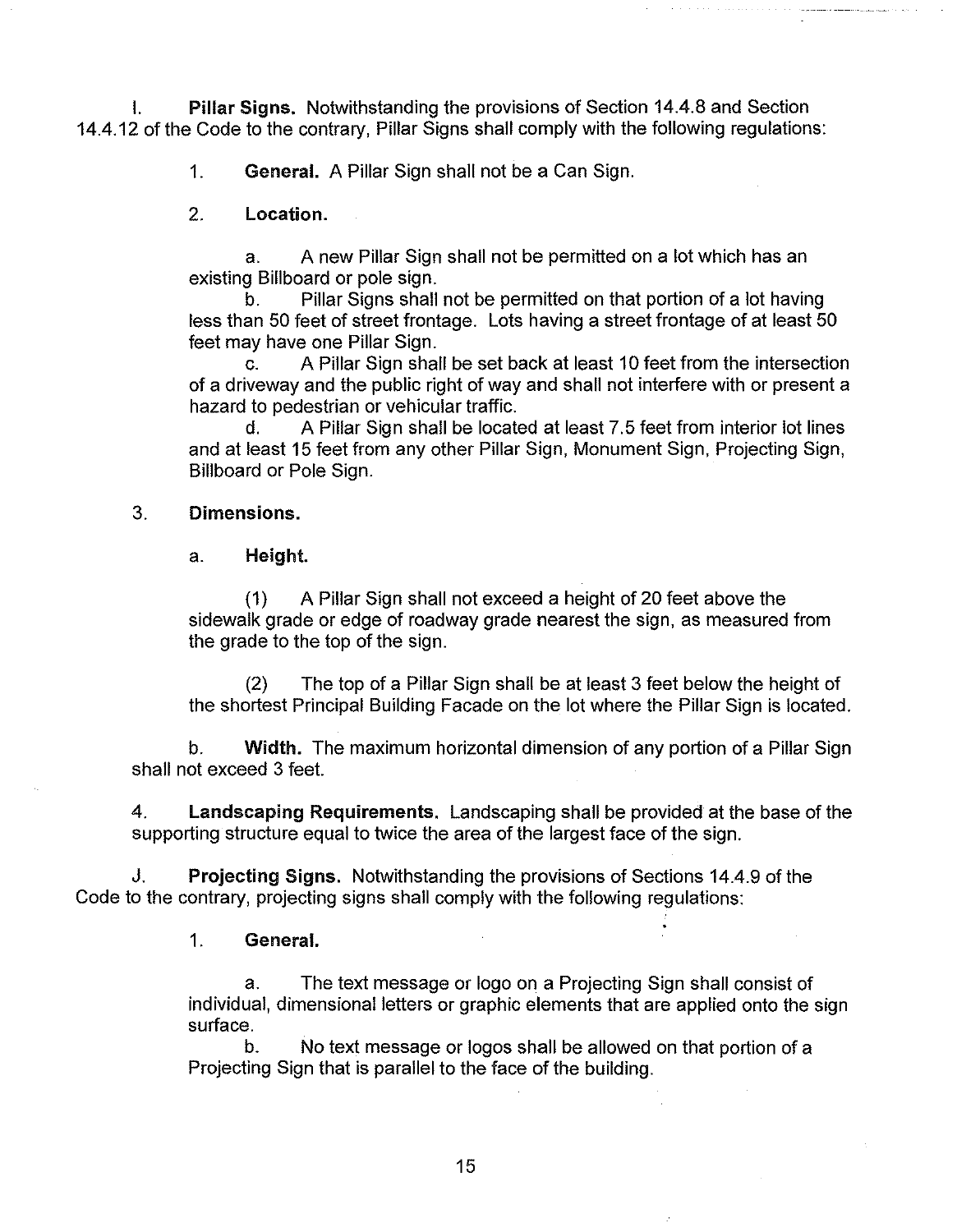2. **Location.** 

a. A Projecting Sign shall align with major building elements such as cornices, string courses, window banding, or vertical changes in material or texture.

b. There shall be a minimum distance of 20 feet, measured horizontally, between a Projecting Sign and any other type sign, except for a Pedestrian Sign, Wall Sign or Window Sign.

c. A new Projecting Sign shall be located at least 1 foot from an interior lot line, as defined by the Department of Building and Safety.

# 3, **Dimensions.**

a. A Projecting Sign shall not exceed 50 feet in height as measured vertically from the bottom of the sign to the top of the sign.

b. The width of the sign face of a Projecting Sign that is perpendicular to the building shall not exceed 20 percent of the overall height of the sign and in no event shall exceed 4 feet. This measurement does not include the dimensions of the sign's supporting structure.

c. No portion of a Projecting Sign that is parallel to the face of the building shall exceed 2 feet in width.

4. **Extension Above The Roof.** A Projecting Sign may extend above the top of the wall or roof parapet of a building face but the extension shall not exceed 30 percent of the total vertical height of the projecting sign.

5. **Projection From The Building Face.** The planes of Projecting Sign faces shall be parallel to one another unless approved as a design element of a Project Permit Compliance review.

6. **Maximum Permitted Combined Sign Area.** The sign area of a Projecting Sign shall not be included in calculating the maximum permitted combined sign area allowed on the street frontage where a Projecting Sign is located.

K. **Temporary Signs.** Unless otherwise specified in this Ordinance, a temporary sign shall comply with Section 14.4.16 of the Code.

# L. **Wall Signs.**

1. **Location.** 

a. Notwithstanding the provisions of Section 14.4.10 of the Code to the contrary, no portion of any Wall Sign shall be located above the second story of the building on which it is placed or higher than 35 feet above grade as measured vertically, whichever is lower.

b. A Wall Sign shall not cover the exterior of windows, doors, vents, or other openings that serve occupants of buildings.

2. **Area.** A single Wall Sign shall not exceed 300 square feet in area.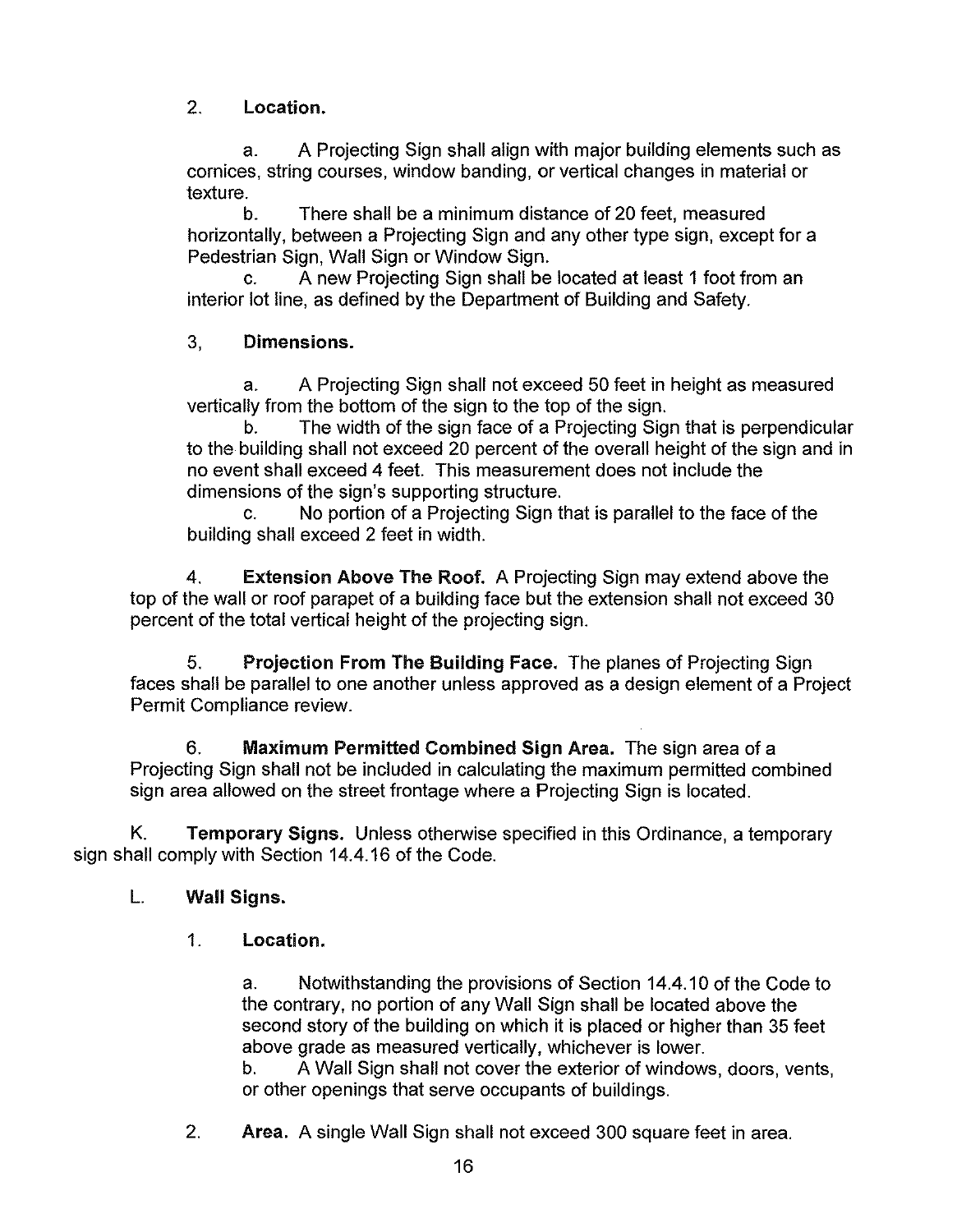M. **Window Sign.** Unless otherwise specified in this Ordinance, a Window Sign shall comply with Section 14.4.14.

1. **Location.** No portion of any Window Sign shall be located above the second story of the building on which it is placed or higher than 35 feet above grade, whichever is lower.

2. **Area.** Window Signs located on or within six feet of the window plane, painted or attached, shall not exceed fifteen percent of the glassed area of the window in which the Window Sign is placed. The number of such signs is not limited by this regulation, but the aggregate area shall be included as part of aggregate sign area, as limited elsewhere in this Ordinance.

Sec 8. **MAXIMUM PERMITTED COMBINED SIGN AREA BONUS.** An applicant may obtain a modification to the maximum permitted combined sign area for Architectural Ledge Signs, Awning Signs, Digital Displays, Hanging Signs, Information Signs, Marquee Signs, Monument Signs, Pedestrian Signs, Pillar Signs, Wall Signs, and Window Signs by submitting a Project Permit Compliance application to the Director for approval pursuant to Section 11.5.7 of the Code. Maximum permitted combined sign area may be modified by removing specified types of legally permitted nonconforming signage, restoring historic signage, or transferring unused sign rights from a historic building or Historic-Cultural Monument to a nonhistoric building. The sign area of a legally permitted nonconforming sign which may be applied towards a sign area bonus does not include the support structure of the sign. An applicant whose modification to maximum permitted combined sign area involves a transfer of sign rights shall also comply with Subsection D of this section. The following types of modifications of maximum permitted combined sign area are available:

A. **Removal of legally permitted signage which is prohibited by this Ordinance.** One hundred percent of the sign area of any legally permitted sign which is prohibited by Section 5 B of this Ordinance may be applied as a bonus to the maximum permitted combined sign area upon removal and final inspection and approval of the removal of the prohibited sign. Rights to the sign area bonus may be used on the property where the sign was removed, traded or sold for use by a different property owner within the Supplemental Use District, or divided between several property owners within the Supplemental Use District. Eligibility for a sign area bonus and the transfer of a sign area bonus expires three years after the removal of the signs. Procedures for the transfer of a sign area bonus are set forth in Subsection D of this section.

B. **Restoration of historic signage.** One hundred percent of the sign area of a restored historic sign may be applied as a bonus to the maximum permitted combined sign area. Rights to this sign area bonus may be used on the property where the sign was restored, traded for use by a different property owner within the Supplemental Use District, or divided between several property owners within the Supplemental Use District. Eligibility for this sign area bonus and the transfer of a sign area bonus expires one year after completion of restoring a historic sign. Procedures for the transfer of a sign area bonus are set forth in Subsection D of this section.

C. **Transfer of Unused Sign Rights from a historic building or Historic Cultural Monument within the Hollywood Signage Supplemental Use Area to a non-**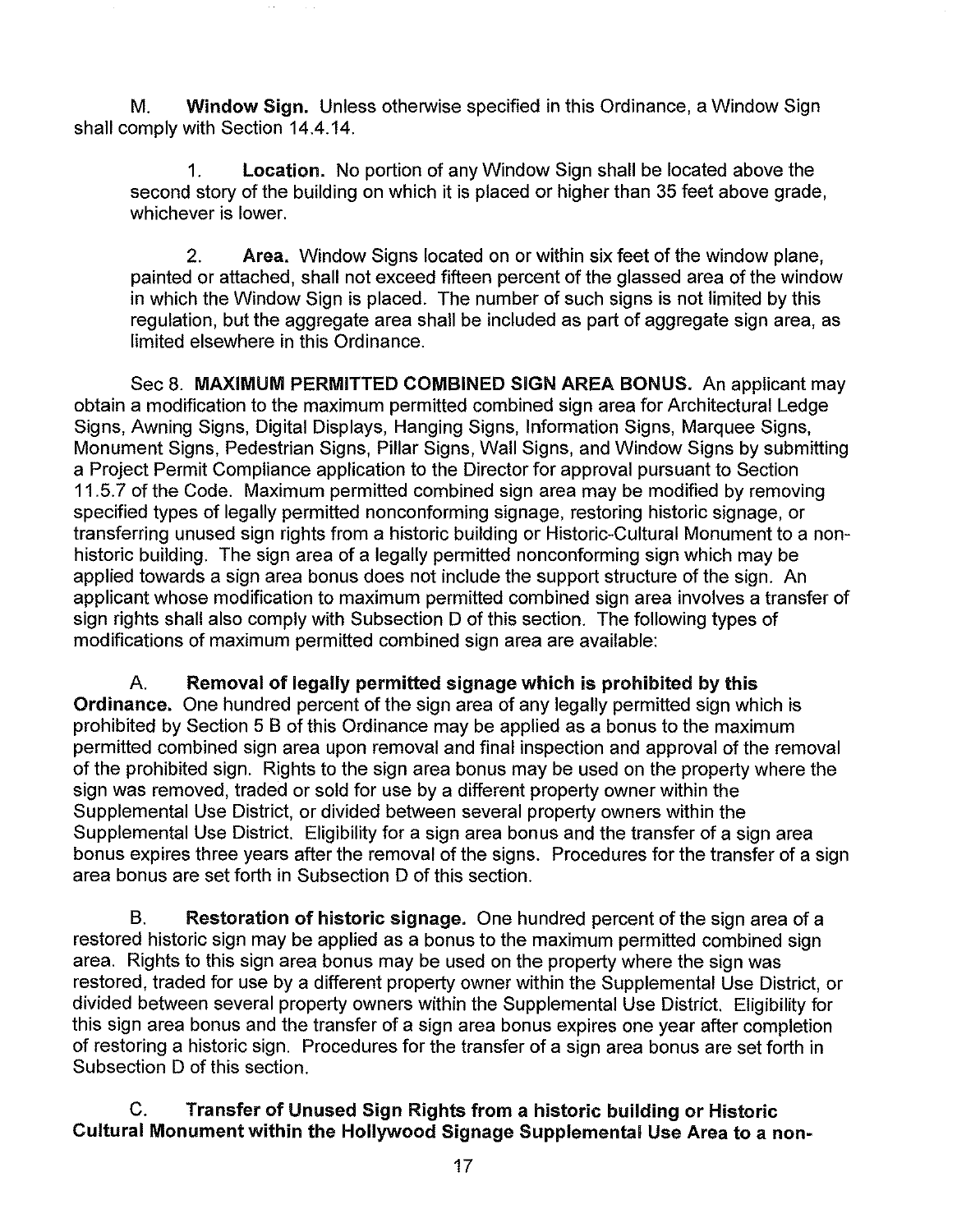historic building within the Hollywood Signage Supplemental Use Area. One hundred percent of the unused maximum permitted combined sign area on a historic building or Historic Cultural Monument can be transferred from the street frontage(s) of the historic building to a non-historic building or buildings within the Supplemental Use District. Maximum permitted combined sign area on a historic building or Historic Cultural Monument shall be defined as two times the street frontage of the lot on which the historic building or Historic Cultural Monument is located. If the historic building or Historic Cultural Monument is located on a corner and has more than one street frontage, the sign rights from all street frontages may be transferred. Transferred unused sign rights may be used on a single site or multiple sites. The Director shall approve the transfer of unused sign rights to a non-historic building within the Supplemental Use District according to the procedures set forth in Subsection D of this section.

D. **Procedures for the Transfer of a Sign Area Bonus and Transfer of Unused Sign Rights.** The owner of a lot seeking a transfer of a sign area bonus or a transfer of unused sign rights shall follow these procedures:

1. Prior to the issuance of a building permit, the owner of a lot seeking a transfer shall file an application for the approval of a transfer plan with the Planning Department on a form prescribed by the Planning Department at the time of application for Project Permit Compliance review. The application shall be accompanied by photos of the building or lot from where the sign rights are being transferred and photos of the recipient building or lot where the transferred sign rights will be used. The application shall be accompanied by a fee equal to the application fee charged for a "Conditional Use by the City Planning Commission or Area Planning Commissions" pursuant to Section 12.24 U, as set forth in Section 19.01 C of the Code, to cover the cost of processing the application.

ţ.

 $\hat{\epsilon}$ 

Ŷ,

2. Prior to the issuance of a LADBS permit to the recipient of the transferred sign rights, the transfer shall be evidenced by a covenant, executed and recorded by the transferor and transferee. The covenant shall specify the total square footage of sign rights being transferred.

3. The Planning Department shall establish and maintain a record of transfers pursuant to this section.

4. The maximum permitted combined sign area on any facade which utilizes transferred sign rights pursuant to this section shall be limited to 20 percent of the total wall area of the Principle Building Frontage.

Sec. 9. **SEVERABILITY.** If any provision of this ordinance or its application to any person or circumstance is held to be unconstitutional or otherwise invalid by any court of competent jurisdiction, the invalidity shall not affect other provisions, clauses or applications of said ordinance which can be implemented without the invalid provision, clause or application, and to this end the provisions and clauses of this Hollywood Signage Supplemental Use Ordinance are declared to be severable.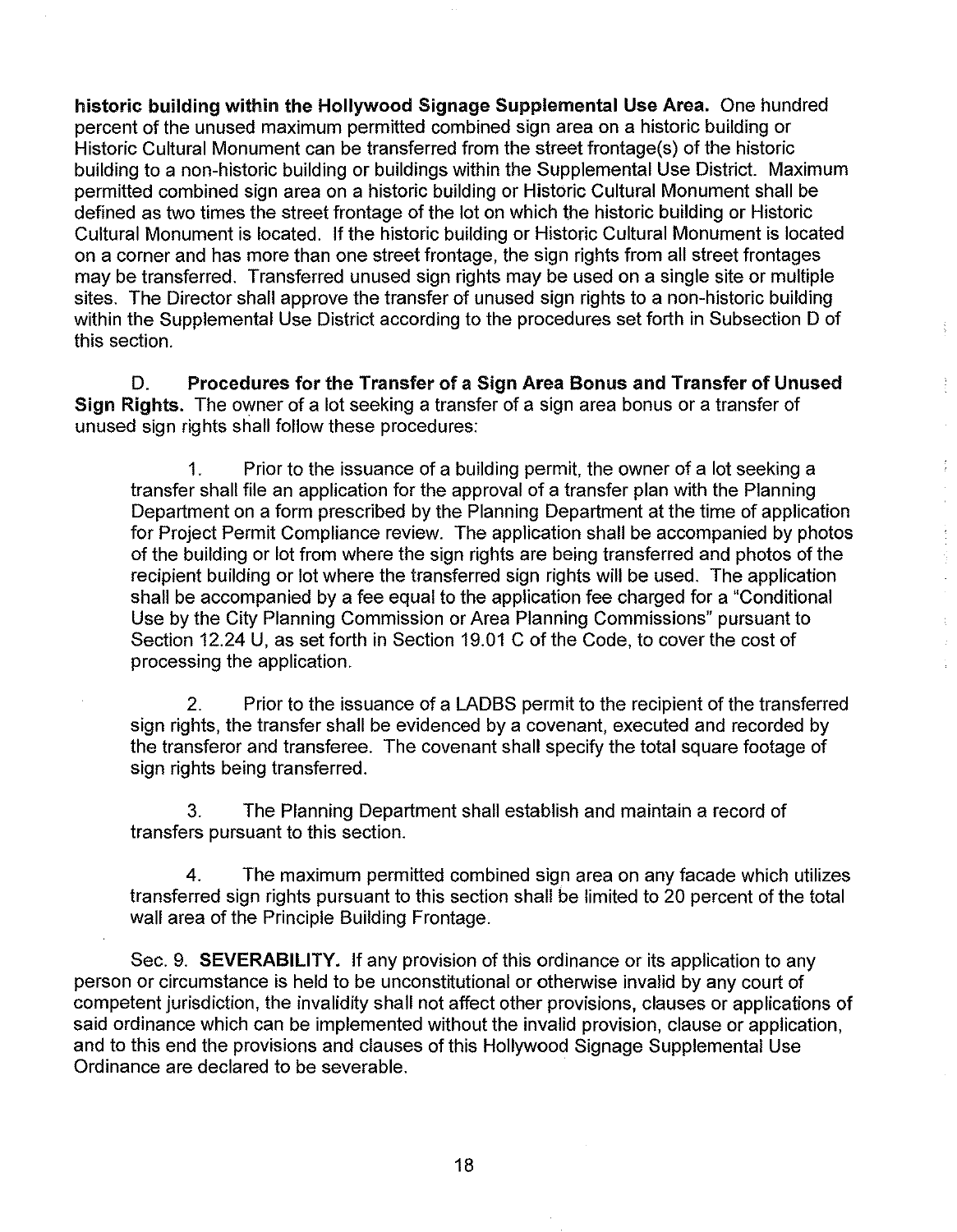Sec. 10. The City Clerk shall certify to the passage of this ordinance and have it published in accordance with Council policy, either in a daily newspaper circulated in the City of Los Angeles or by posting for ten days in three public places in the City of Los Angeles: one copy on the bulletin board located at the Main Street entrance to the Los Angeles City Hall; one copy on the bulletin board located at the Main Street entrance to the Los Angeles City Hall East; and one copy on the bulletin board located at the Temple Street entrance to the Los Angeles County Hall of Records.

I hereby certify that this ordinance was passed by the Council of the City of Los Angeles, **by a vote of not less than two-thirds** of all of its members, at its meeting of ·m 2 a mm

JUNE LAGMAY, City Clerk  $\n By  $\frac{U_1 U_2}{U_1 U_2}$   $\frac{Depuiy}{Depuiy}$$ Mayor

Approved 0CT 06 2010

Approved as to Form and Legality

CARMEN A. TRUTANICH, City Attorney

By *Multiple J. Bostrom* 

Deputy City Attorney

Date  $\frac{9}{22}/10$ 

File No(s). 01-285

**Pursuant to Charter Section 559, I disapprove this ordinance on behalf of the City Planning Commission** .

September 22, 2010

**See attached report.** 

Michael LoGrande

**Director of Planning** 

**M:\Muni Counsel\MICHAELSON, DAVID\Ordinances\Final Ordinance 2009 9-07-10 {4).docx**